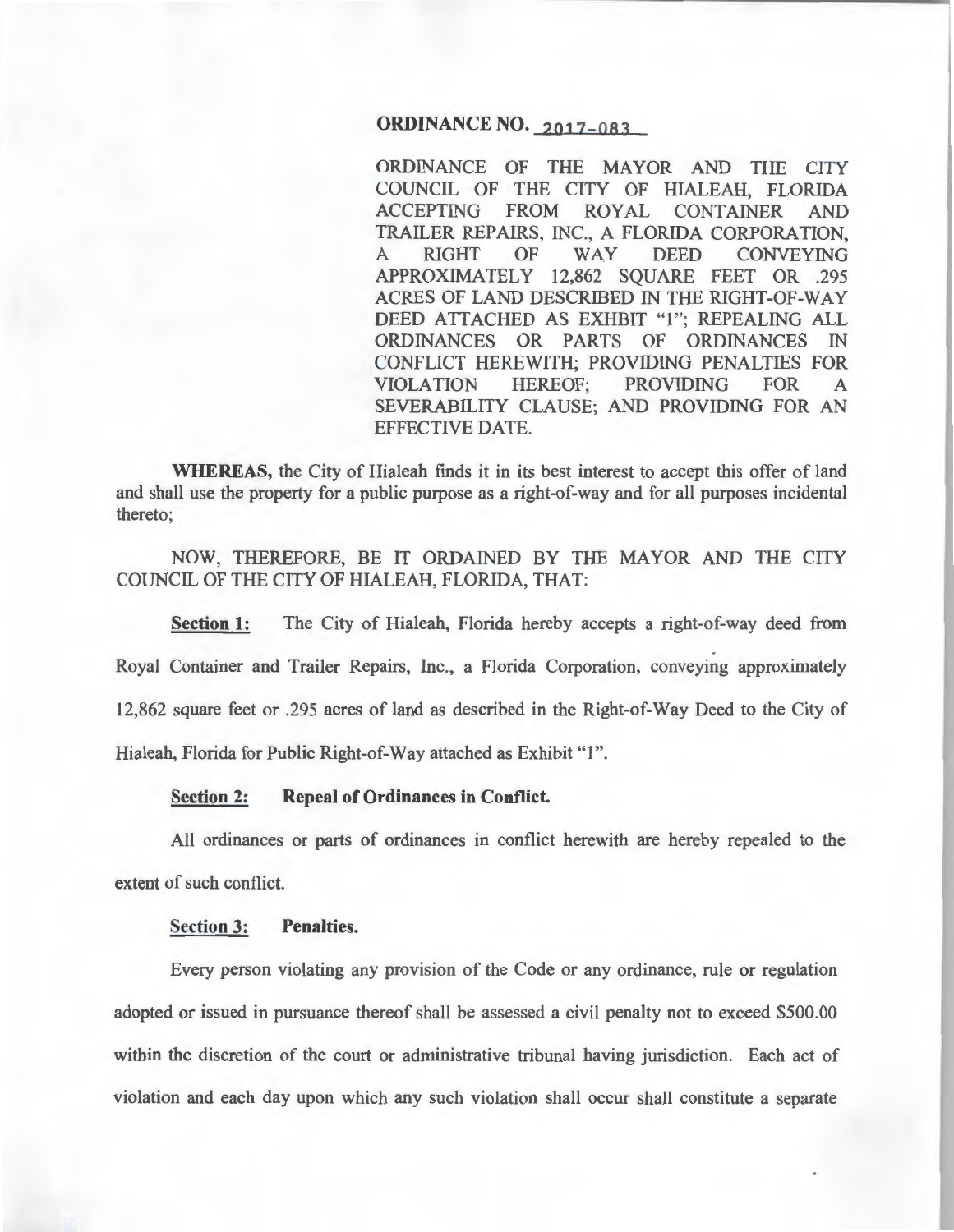Return to:

City of Hialeah, Florida Law Department 501 Palm Avenue Hialeah, Florida 33010

Instrument prepared by:

George J. Lott, Esq. Lott & Levine 8950 S V1174 Court, Suite 1711 Miami, Florida 33156

## **RIGHT-OF-WAY DEED TO CITY OF HIALEAH, FLORIDA FOR PUBLIC RIGHT-OF-WAY**

**THIS INDENTURE,** made this  $27$  day of  $Maxy$  2017, by and between Royal Container and Trailer Repairs, Inc., a Florida corporation, whose address is 13850 N.W. 105 Avenue, Hialeah, Florida 33016, party of the first part, and the City of Hialeah, Florida, a municipal corporation organized and existing by virtue of and under the laws of the State of Florida, its successors in interest, whose address is 501 Palm Avenue, Hialeah, Florida 33010, party of the second part.

**WITNESSETH,** that the said party of the first part, for and in consideration of the sum of Ten and No/100th (\$10.00) Dollars, to it in hand paid by the party of the second part, receipt whereof is hereby acknowledged, and for other good and valuable consideration, has granted, bargained, and sold to the party of the second part, its successors in interest, for the purpose of a public right-of-way and purposes incidental thereto, the following described land, situate, lying and being in the County of Miami-Dade, State of Florida, to wit:

#### **SEE EXHIBIT** "A" **ATTACHED HERETO AND MADE A PART HEREOF.**

It is the intention of the party of the first part, by this instrument, to convey to the party of the second part, and its successors in interest, the land above described for use a public right-of-way and for all purposes incidental thereto.

It is expressly provided that, if the party of the second part (i.e. City of Hialeah) fails to construct (and maintain) at its sole cost and expense the water and sewer lines along 1 07th Avenue parallel to the northern boundary of the property legally described on Exhibit "A" attached hereto AND if and when the said right-of-way shall be lawfully and permanently discontinued, the title to the said above-described land shall revert to the party of the first part, its heirs and assigns, and such party shall have the right to repossess the same.



{0083-0005/00044203.DOCX; 1} 1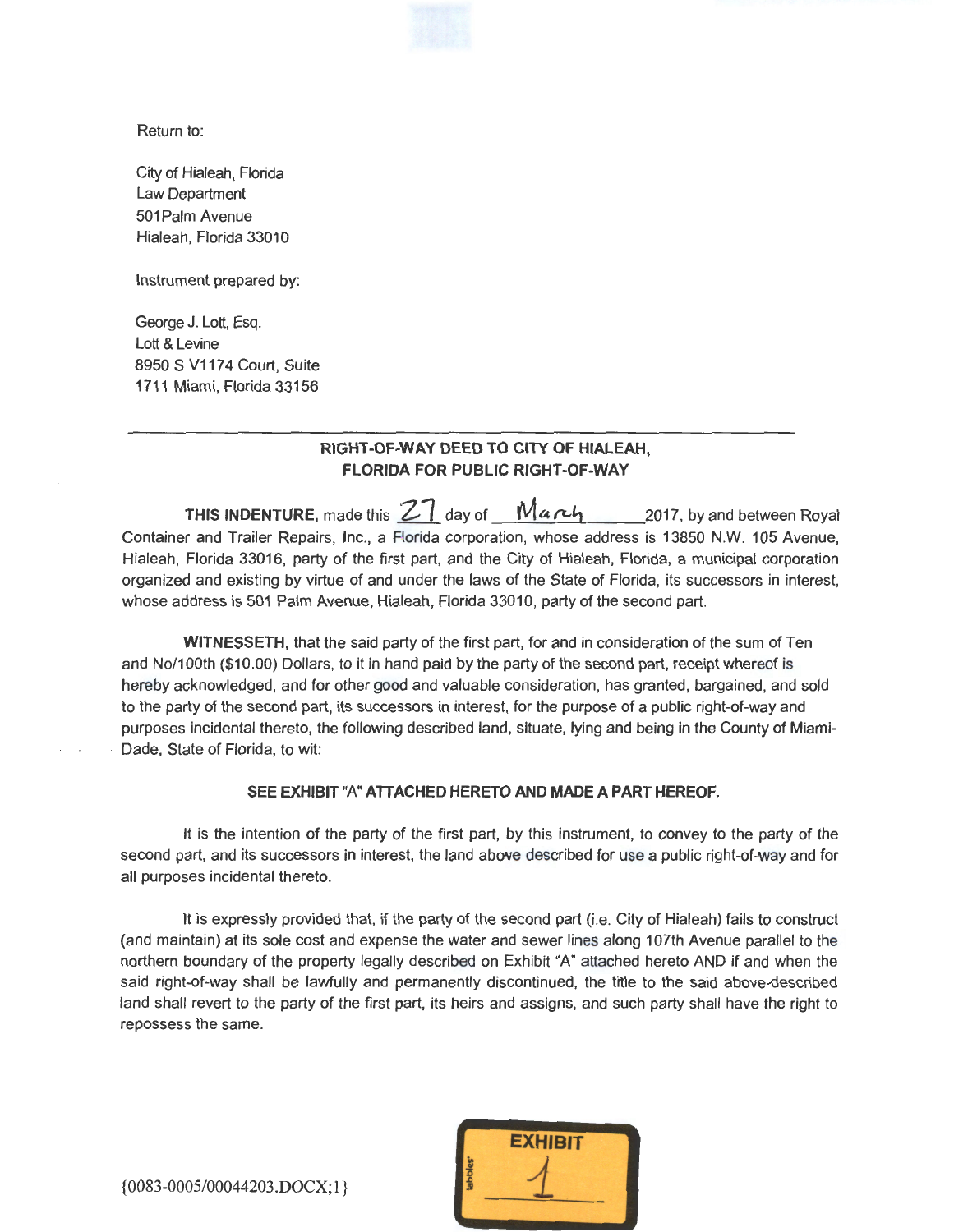IN WITNESS WHEREOF, the said party of the first part has hereunto set its hand and seal the day and year first above written.

Signed, sealed and delivered in the presence of:

**Atlest** etary

Royal Container and Trailer Repairs, Inc. a Florida corporation 13850 N.W. 105 Avenue

Hialeah Florida<br>By *Chlando* C.

Orlando Capote, Rfesident

Witness<br>Printed name: L. *Rubet* 

Witness<br>Printed name: T\ PPCING PCTCI

STATE OF FLORIDA COUNTY OF MIAMI-DADE

I hereby certify that on this day, before me, an officer duly authorized to administer oaths and take acknowledgments, personally appeared Orlando Capote, as President, and Jeffrey Peck, as Secretary, of Royal Container and Trailer Repairs, Inc., they are known to me to be the person described in and who executed the foregoing instrument, who acknowledged before me that they executed the same, and I relied upon the following form of identification of the abovenamed persons:

or are personally known to me and that an oath was taken.

NOTARY SEAL



and official seal in the county and hd official seal in the county and<br>this 27 day of *Hannel* 2016 *c?-t?/7* 

gnature Nat

Typed/printed name

My commission no: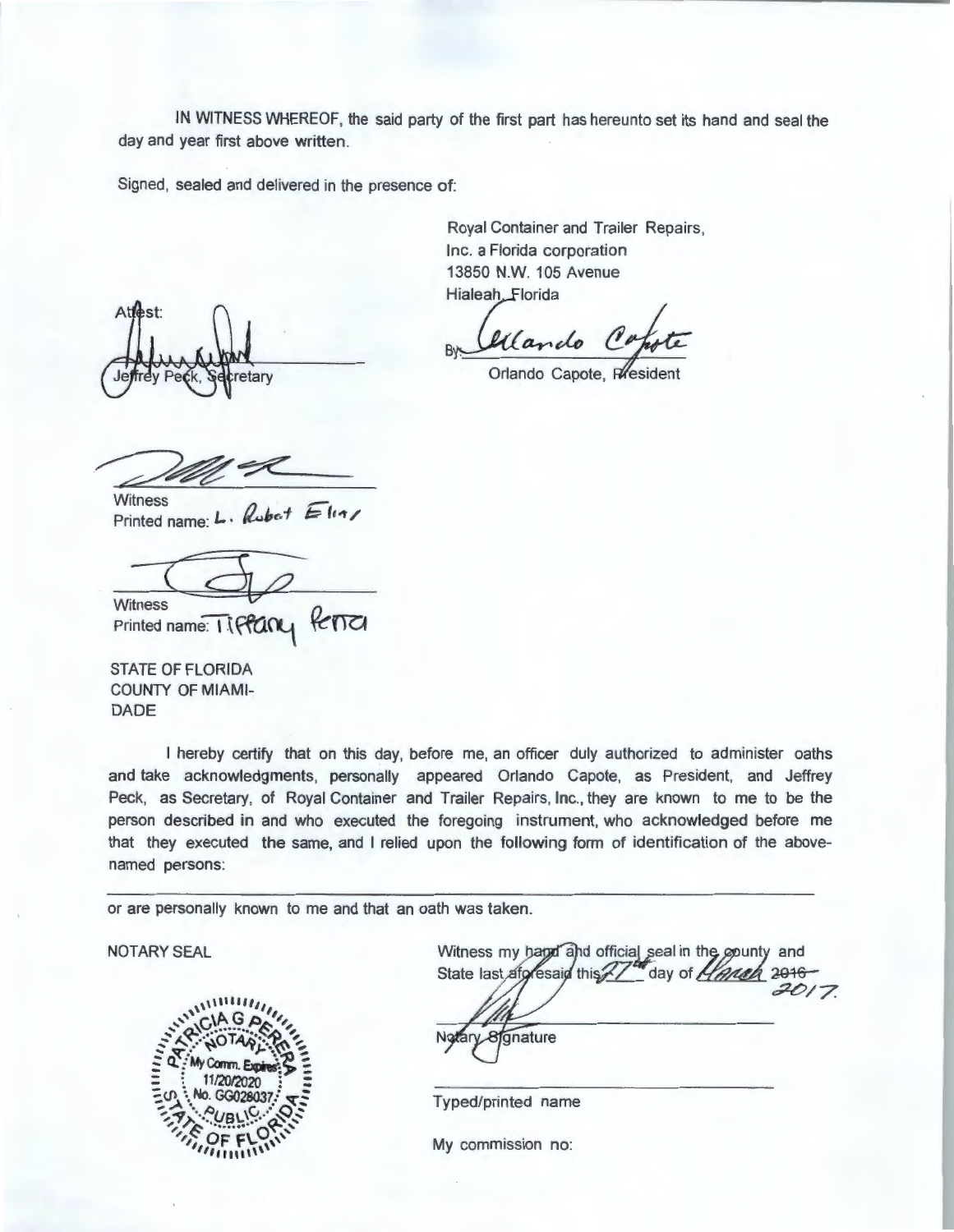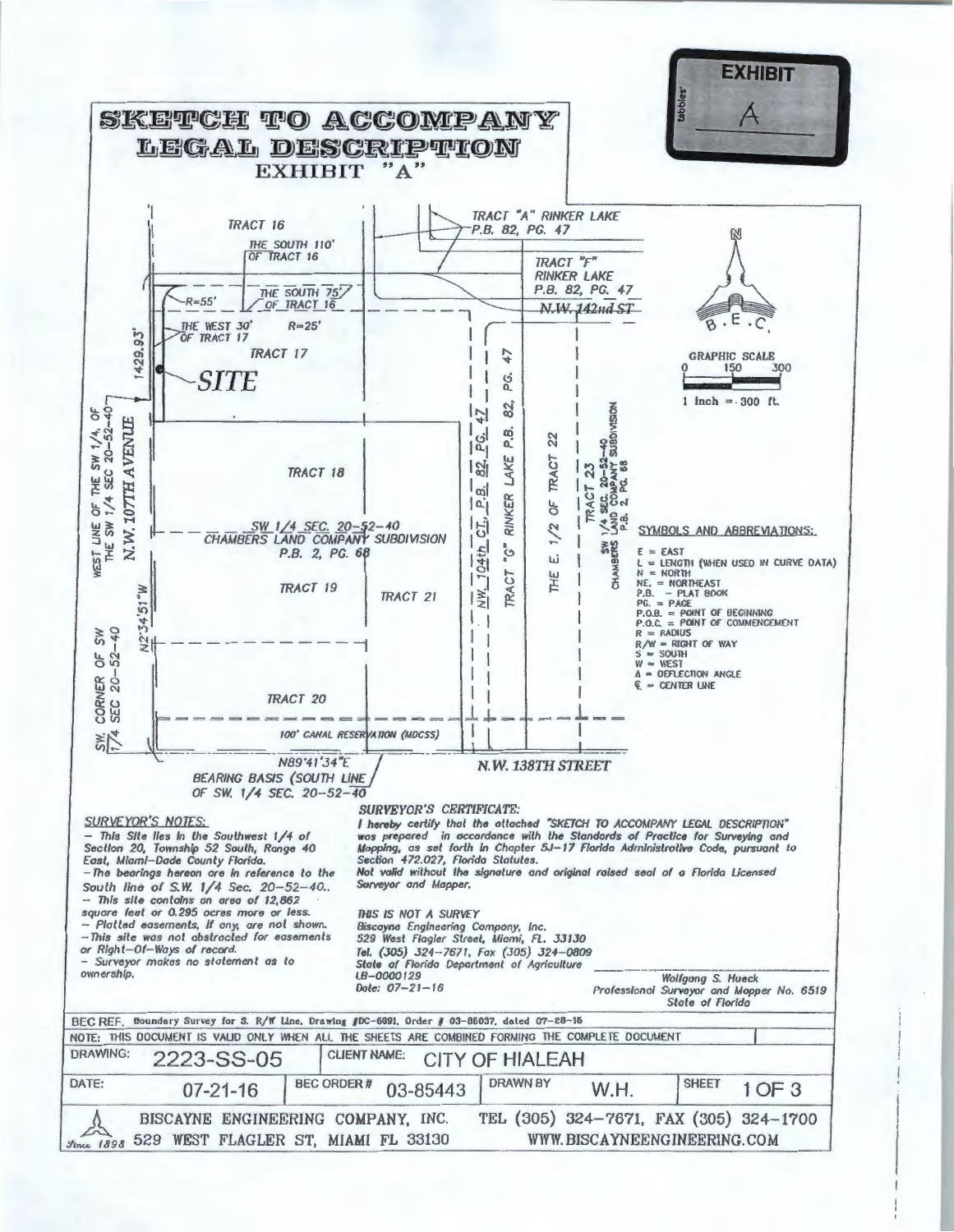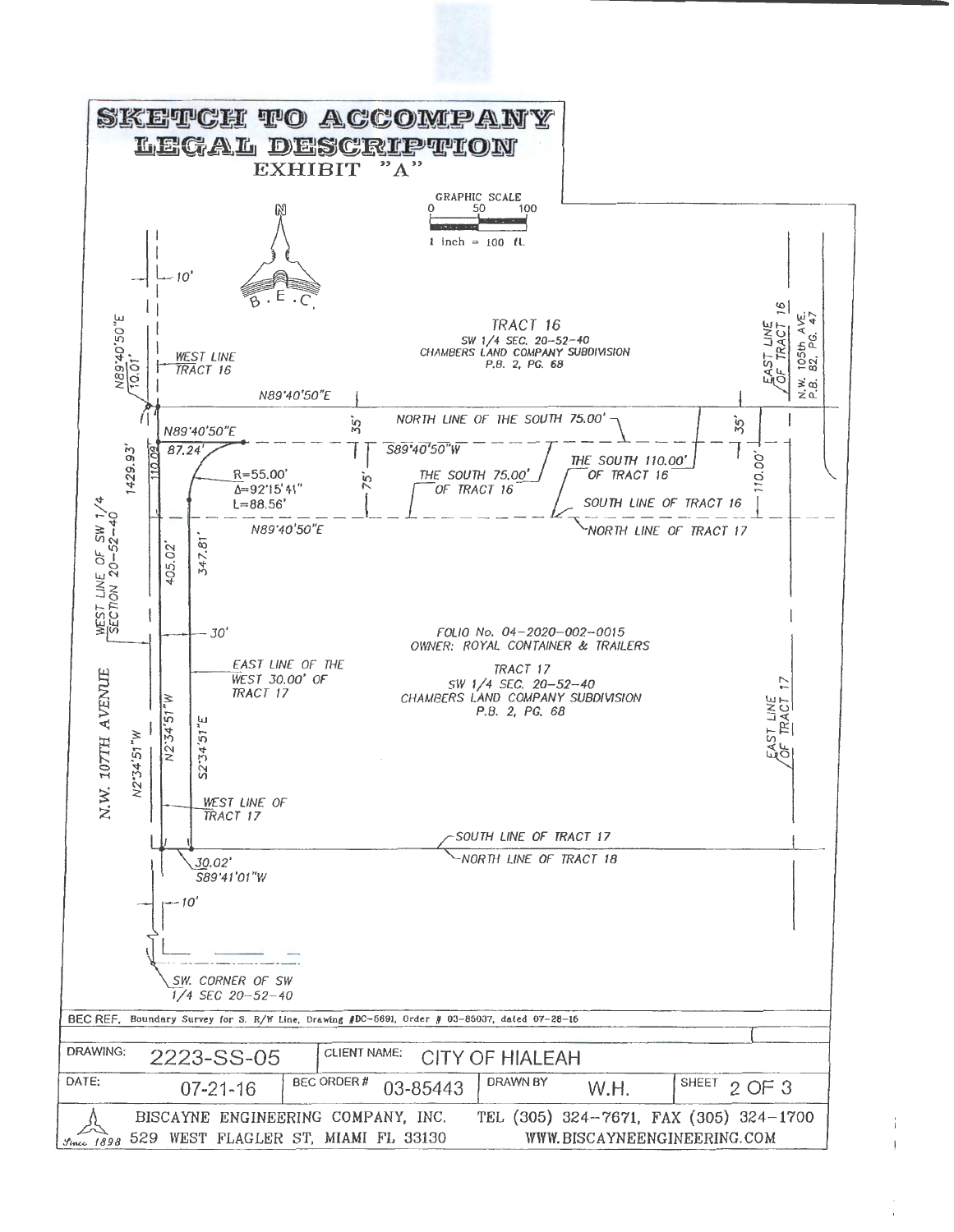# SKETCH TO ACCOMPANY LEGAL DESCRIPTION EXHIBIT "A"

LEGAL DESCRIPTION:

A portion of Tracts 16 and 17 in the Southwest One- quarter (S. *W.* 1/4) of Section 20, Township 52 South, Range 40 East of CHAMBERS LAND COMPANY SUBDIVISION, according to the Plot thereof as recorded in Plot Book 2, Page 68 of the Public Records of Miami-Dade County, being more particularly described as follows:

The West 30.00 feet of the South 75.00 feet of Tract 16 in the Southwest One-quarter (S. *W.* 1/4) of Section 20, Township · 52 South, Range 40 East of CHAMBERS LAND COMPANY SUBDIVISION, according to the Plot thereof as recorded in Plot Book 2, Page 68 of the Public Records of Miami-Dade County, Florida and that portion of said Tract 16 which lies within the external area formed by a 55.00 feet radius ore concave to the Southeast, tangent to the East line of the West 30.00 feet of said Tract 16 and tangent to the North line of the South 75.00 feet of said Tract 16.

AND

The West 30.00 feet of Tract 17 in the Southwest One-quarter (S.W. 1/4) of Section 20, Township 52 South, Range 40 East of CHAMBERS LAND COMPANY SUBDIVISION, according to the Plot thereof as recorded in Plot Book 2, Page 68 of the Public Records of Miami-Dade County, Florida

All of the foregoing containing on area of 12,862 square feet or 0.295 acres more or less.

| BEC REF. Boundary Survey for S. R/W Line, Drawing #DC-5691, Order # 03-86037, dated 07-28-16                                                                     |                                            |                      |          |      |                           |
|------------------------------------------------------------------------------------------------------------------------------------------------------------------|--------------------------------------------|----------------------|----------|------|---------------------------|
| DRAWING:                                                                                                                                                         | CLIENT NAME: CITY OF HIALEAH<br>2223-SS-05 |                      |          |      |                           |
| DATE:                                                                                                                                                            | $07 - 21 - 16$                             | BEC ORDER # 03-85443 | DRAWN BY | W.H. | $1^{\text{SHEET}}$ 3 OF 3 |
| TEL (305) 324-7671, FAX (305) 324-1700<br>BISCAYNE ENGINEERING COMPANY, INC.<br>529 WEST FLAGLER ST, MIAMI FL 33130<br>WWW.BISCAYNEENGINEERING.COM<br>Since 1898 |                                            |                      |          |      |                           |